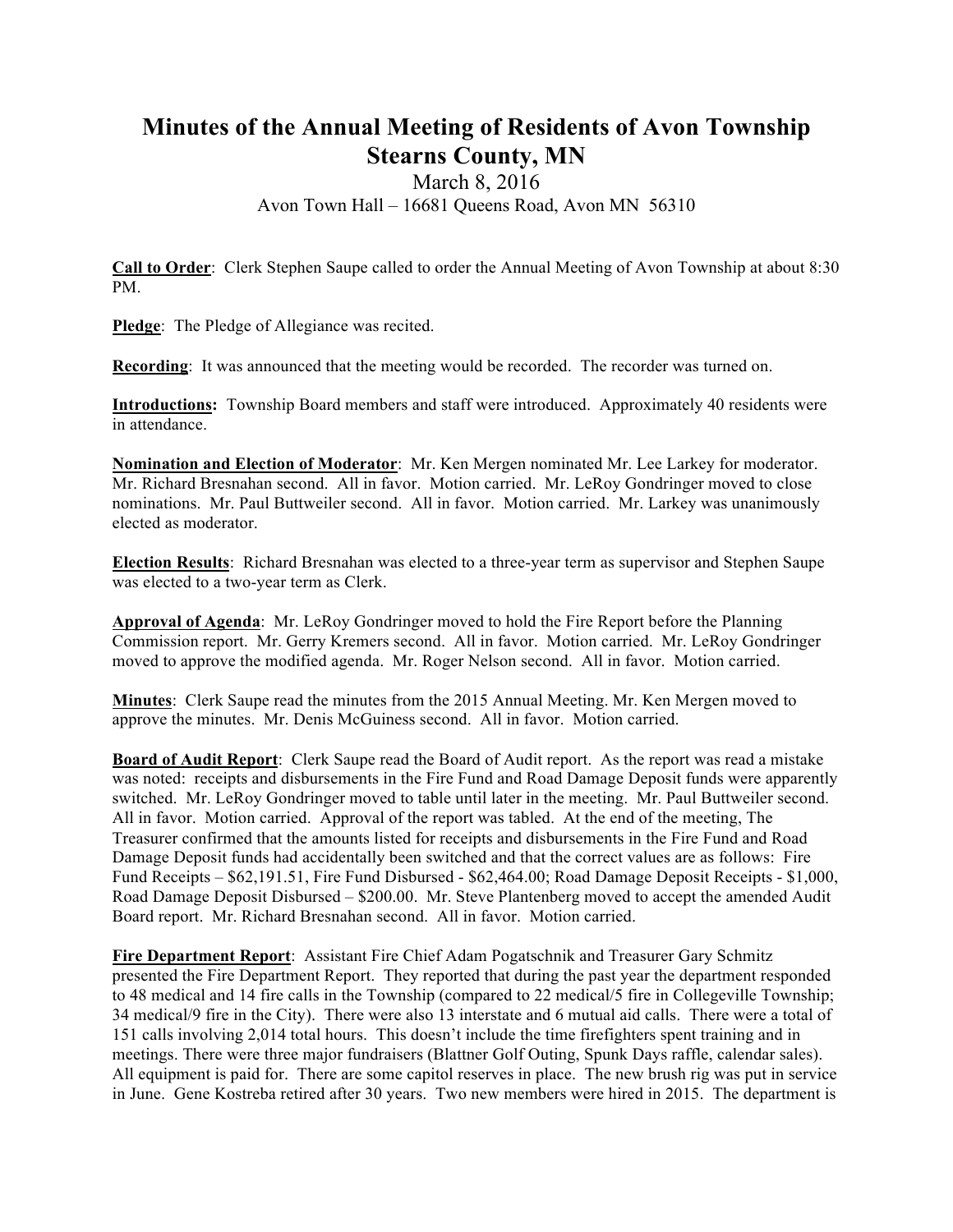at 24 fully trained firefighters. A new washing machine was purchased. A FEMA grant was submitted for 2016. Mr. Denis McGuiness moved to approve the Fire Report. Mr. Gerry Kremers second. All in favor. Motion carried.

**Planning Commission Report**: Planning Commission Chair, Mr. LeRoy Gondringer, presented the Planning Commission report. Among the items that were addressed was a Saint John's Solar Garden Conditional Use Permit, rezoning and growth in the St. Anna area, and approval of events on Town roads (*i.e.,* bike races). All building permits handled by Stearns County. Mr. Joe Koopmeiners moved to approve the Planning Commission Report. Mr. Will Huston second. All in favor. Motion carried.

**Joint Planning Board Report**: Mr. Ken Mergen presented the Joint Planning Board report. The next meeting is scheduled for the end of March. The agreement with the City was renewed. The Town has a great working relationship with the City. The City Administrator resigned and will be replaced. The City is concerned with drainage issues that may affect the Town. Avon Estates is slowly growing. A plan for an assisted-living facility is currently on hold. The Board considered a request for a building permit by Mr. Swenson. Mr. Paul Buttweiler moved to approve the report. Ms. Marion Gondringer second. All in favor. Motion carried.

**Road Report**: Supervisor John Merdan presented the Road Report (appended). No roads were tarred but two will be resurfaced during 2016 (365<sup>th</sup> St. & 165<sup>th</sup> Ave). There was some patching on Norway Road and several roads were rubberized. We only used about half of our salt-sand mix for this year. Mr. Denis McGuiness moved to approve the Road Report. Mr. LeRoy Gondringer second. All in favor. Motion carried.

**Aquatic Invasive Species** – Mr. Denis McGuiness, Avon Area Lakes Association, addressed the meeting to update residents. In 2015, Middle Spunk and Lower Spunk lakes were surveyed and treated (handpicking) for Eurasian milfoil. Funding was provided by grants and donations. Mr. McGuiness requests that the levy include \$2000 for future aquatic invasive species mitigation.

**Appropriation of Township Budget for 2017**: Four years remain to pay off the bond on the building. The proposed budget for 2017 was presented (appended). The Supervisors recommend a 2017 levy of \$424,100, which is the same as the past few years. The Town will pay the City for fire service in two installments. Mr. Ken Mergen moved to approve the Town budget for 2017. Mr. Gerry Kremers second. All in favor. Motion carried.

**Levy Approval for 2017**: Mr. Ken Kierzek moved to increase the Road & Bridge Fund levy by \$2,000 for the control of aquatic invasive species. There was a second (the name of the woman making the motion was inadvertently not recorded and the name was not provided in the recording of the meeting). All in favor except one opposed. Motion carried. Mr. Paul Buttweiler moved to approve a General Revenue levy of \$155,000 for 2017. Mr. Gerry Kremers second. All in favor. Motion carried. Mr. Richard Bresnahan moved to approve a Road & Bridge levy of \$201,100 for 2017. Mr. Denis McGuiness second. All in favor. Motion carried. Mr. Richard Bresnahan moved to approve a Fire Fund levy of \$68,000 for 2017. Mr. Steve Plantenberg second. All in favor. Motion carried. Mr. Richard Bresnahan moved to approve a Capital Reserve levy of \$2,000 for 2017. Mr. Ken Mergen second. All in favor. Motion carried. Mr. Richard Bresnahan moved to approve a Total levy for 2017 of \$426,100. Mr. Denis McGuiness second. All in favor. Motion carried.

**Official Posting Places & Newspaper**: Mr. Ken Mergen moved that the Township Hall, *Dahlin's* and *The Store* be the legal posting places. Mr. LeRoy Gondringer second. All in favor. Motion carried. Mr. LeRoy Gondringer moved that the *Albany Enterprise* be the legal newspaper for the Town. Mr. Ken Kierzek second. All in favor. Motion carried.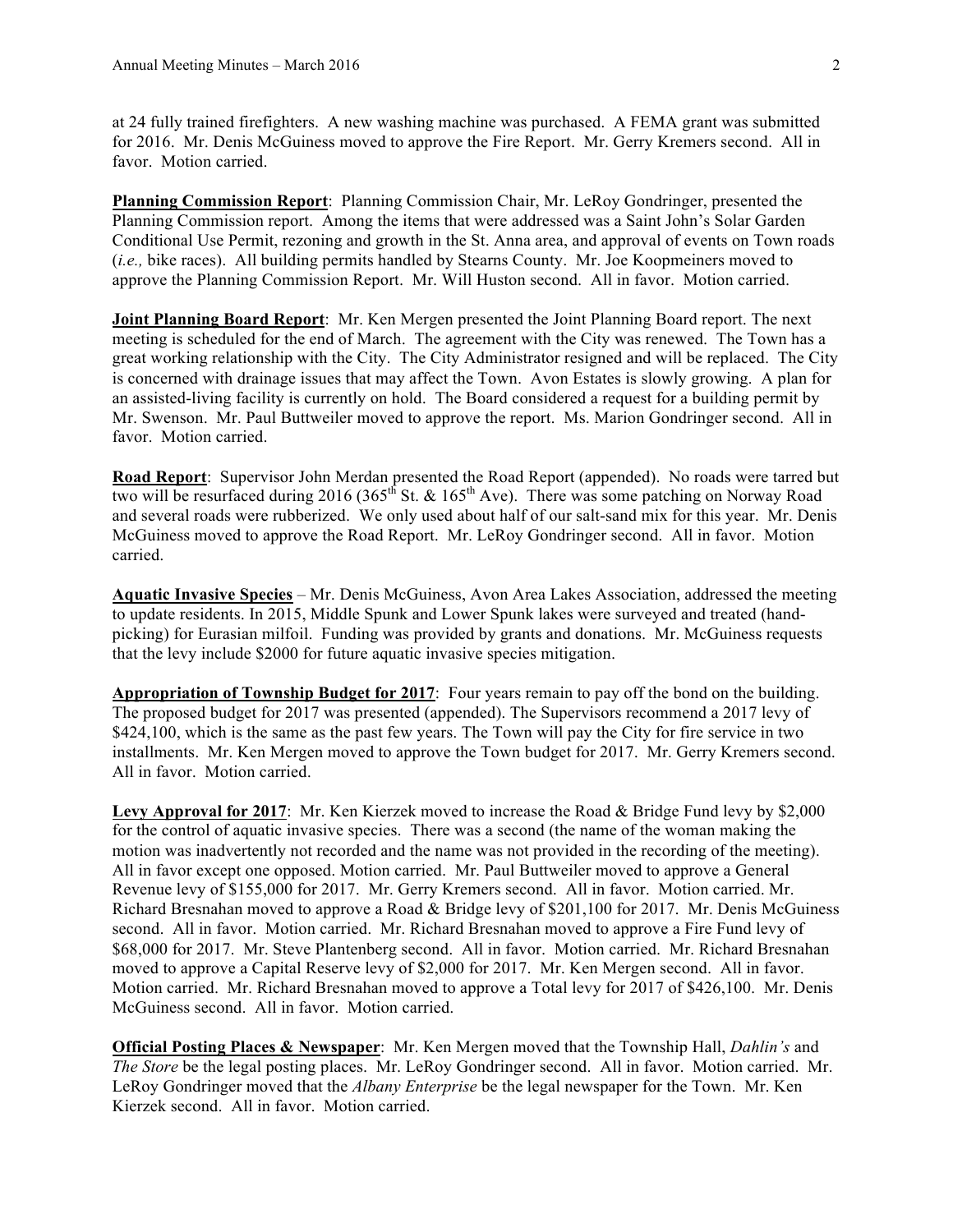**Poll Hours & Annual Meeting**: Mr. LeRoy Gondringer moved to hold the 2017 Annual Town Election at the Avon Township Hall on the second Tuesday of March from 2:00 – 8:00 PM and the Annual Meeting on the same day at 8:30 PM. Mr. Joe Koopmeiners second. All in favor. Motion carried. **Memorials & Awards Funding** – Mr. LeRoy Gondringer moved to allow the Supervisors to spend a maximum of \$250 on awards, memorials and recognition. Mr. Denis McGuiness second. Motion carried. All in favor.

## **Other**: none

**Adjournment**: Mr. Denis McGuiness moved to adjourn the meeting at approximately 9:33 PM. Mr. Ken Kierzek second. All in favor. Motion carried.

 $\mathcal{L}_\text{max} = \mathcal{L}_\text{max} = \mathcal{L}_\text{max} = \mathcal{L}_\text{max} = \mathcal{L}_\text{max} = \mathcal{L}_\text{max} = \mathcal{L}_\text{max} = \mathcal{L}_\text{max} = \mathcal{L}_\text{max} = \mathcal{L}_\text{max} = \mathcal{L}_\text{max} = \mathcal{L}_\text{max} = \mathcal{L}_\text{max} = \mathcal{L}_\text{max} = \mathcal{L}_\text{max} = \mathcal{L}_\text{max} = \mathcal{L}_\text{max} = \mathcal{L}_\text{max} = \mathcal{$ 

 $\mathcal{L}_\text{max} = \mathcal{L}_\text{max} = \mathcal{L}_\text{max} = \mathcal{L}_\text{max} = \mathcal{L}_\text{max} = \mathcal{L}_\text{max} = \mathcal{L}_\text{max} = \mathcal{L}_\text{max} = \mathcal{L}_\text{max} = \mathcal{L}_\text{max} = \mathcal{L}_\text{max} = \mathcal{L}_\text{max} = \mathcal{L}_\text{max} = \mathcal{L}_\text{max} = \mathcal{L}_\text{max} = \mathcal{L}_\text{max} = \mathcal{L}_\text{max} = \mathcal{L}_\text{max} = \mathcal{$ 

Respectfully submitted, Stephen G. Saupe, Clerk

*Signatures*

Lee Larkey, Moderator date

Stephen Saupe, Clerk date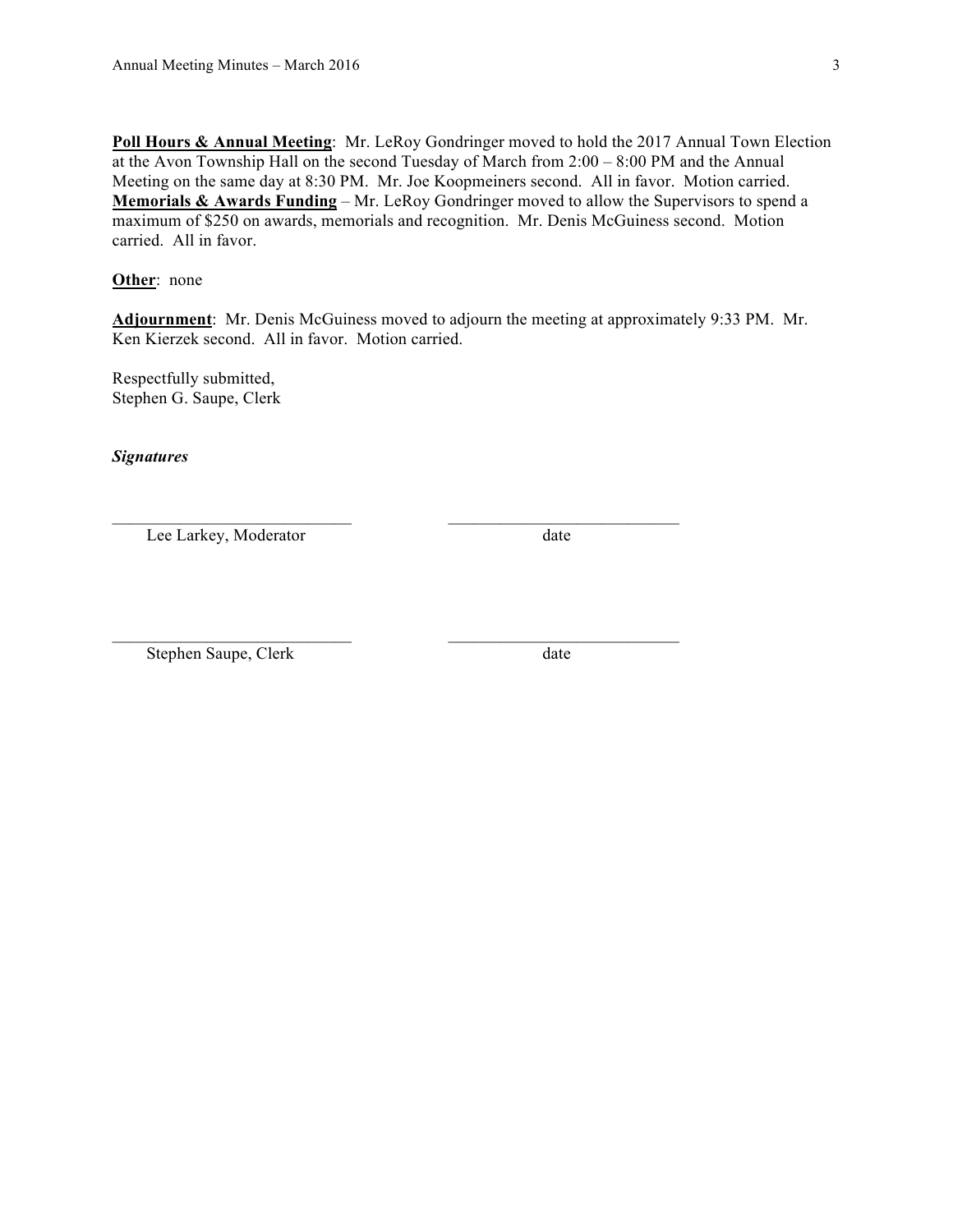## THE ROAD REPORT

We did not do any major road tarring in 2015. We are planning on doing 365<sup>th</sup> St and  $165^{\text{th}}$  Ave this year.

We continue to cut trees in the right of way, to spray for weeds and mow the ditches.

We did some patching on Norway Rd and Tower Rd and routered and rubberized the following roads:

| Tower Rd        | Queens Road              |  |  |
|-----------------|--------------------------|--|--|
| Two Rivers Road | $355^{\text{th}}$ Street |  |  |
| St Anna Road    | $365^{\text{th}}$ Street |  |  |
| $182nd$ Avenue  | 370 <sup>th</sup> Street |  |  |
| Norman Road     | Upper Spunk Road         |  |  |

We used only about half of our salt-sand supply and the amount of snowplowing was down.

Submitted by,

John midden

 $\mathcal{A}$ 

John Merdan, Supervisor